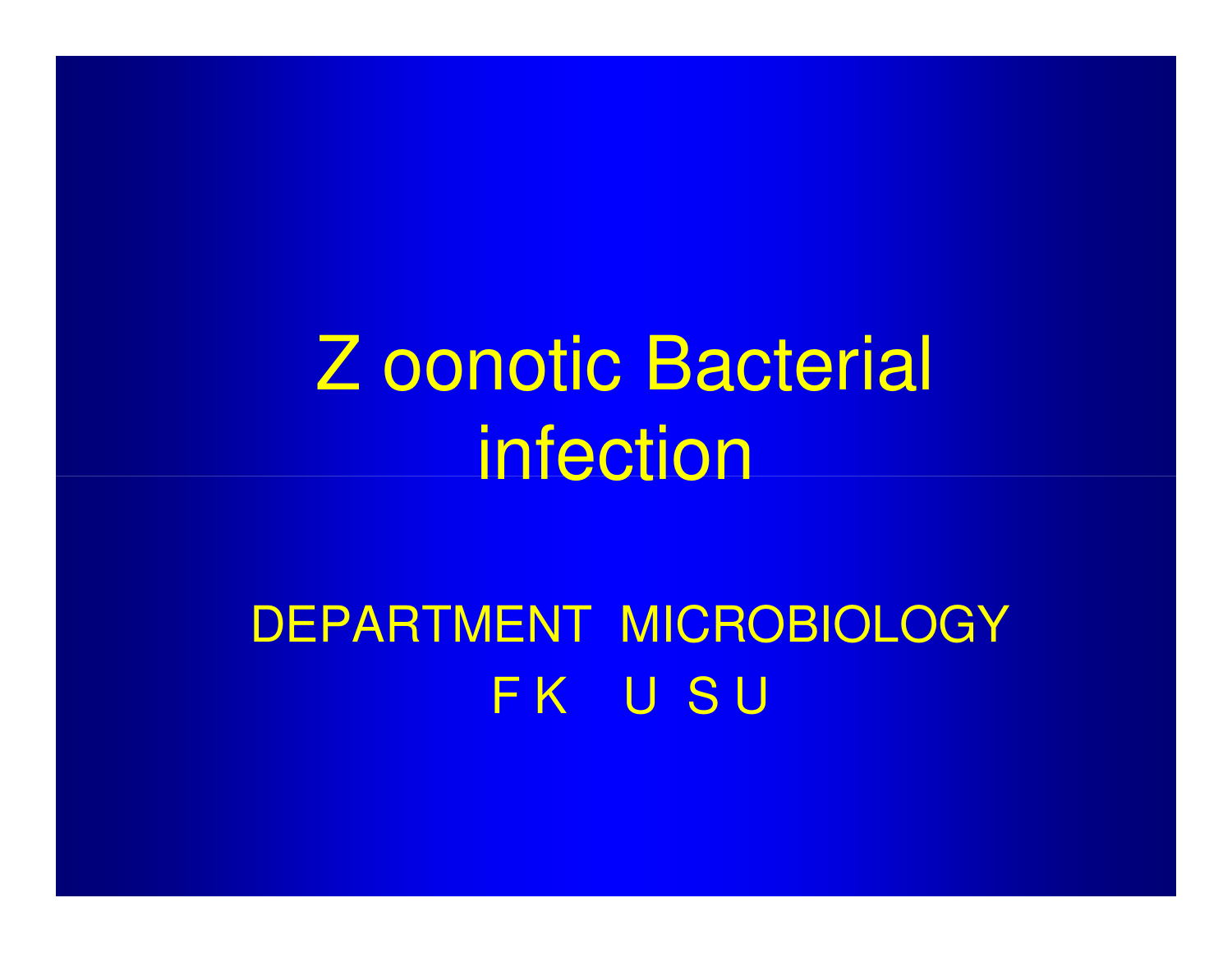# Zoonosis

- $\bullet$  Agents:bacteria, viruses, fungus, protozoa, helminth, prion
- $\bullet$ Animals: domestic, wild
- $\bullet$ Vectors: inanimate, arhtropoda
- $\bullet$ Human: behavior, occupation, activity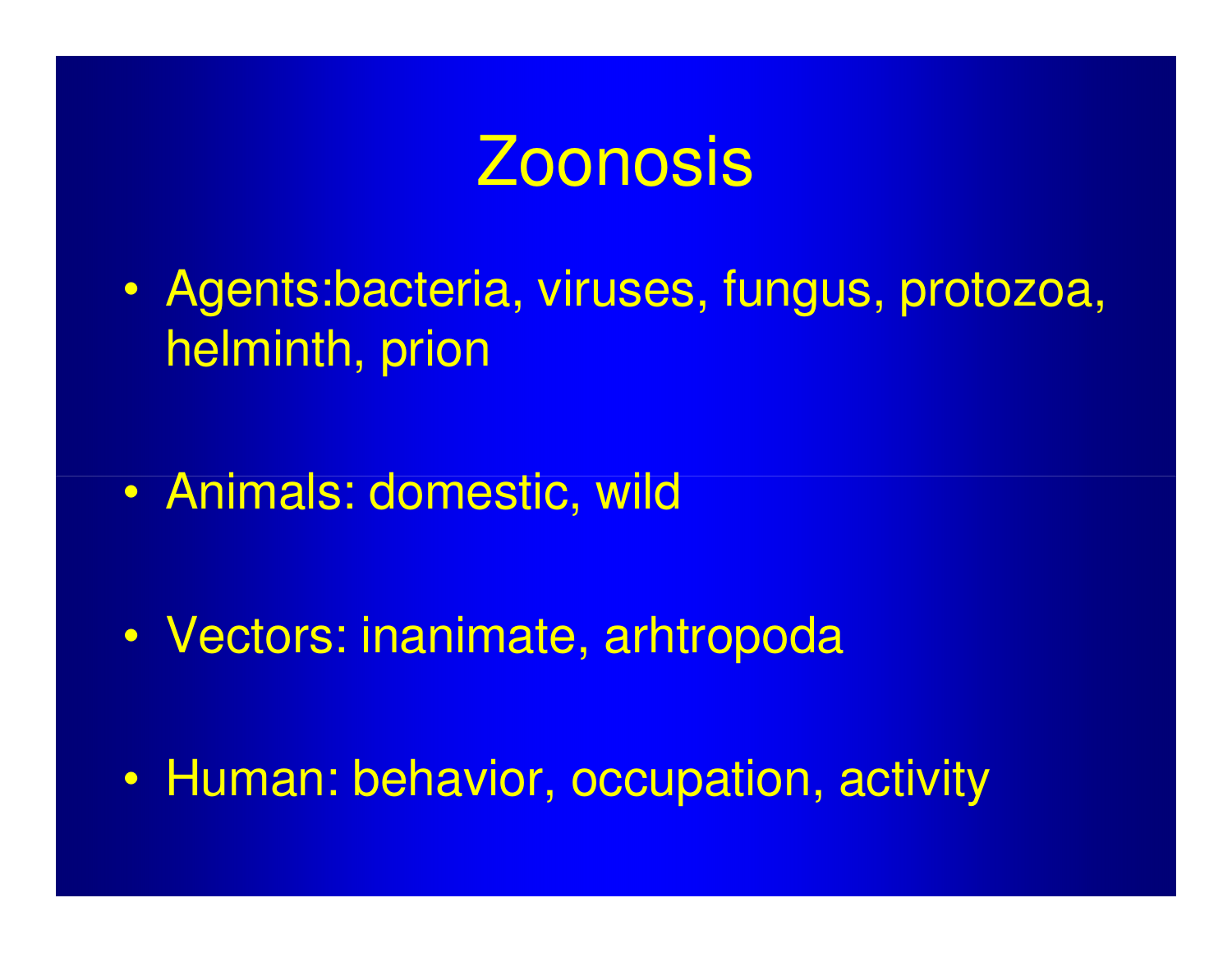# Bacterial Zoonosis

- •**Leptospirosis**
- Brucellosis
- Typhus & spotted fever
- •Plague & Yersiniosis
- Anthrax
- Tularemia
- Psitacosis & Ornithosis
- Sallmonellosis
- Melioidosis
- Cat Scrath disease & Bartonellosis
- Rat bite fever
- Dog bite fever•
- $\bullet$ **Campylobacteriosis**
- Aeromonas infection
- •**Erysipeloid**
- Listeriosis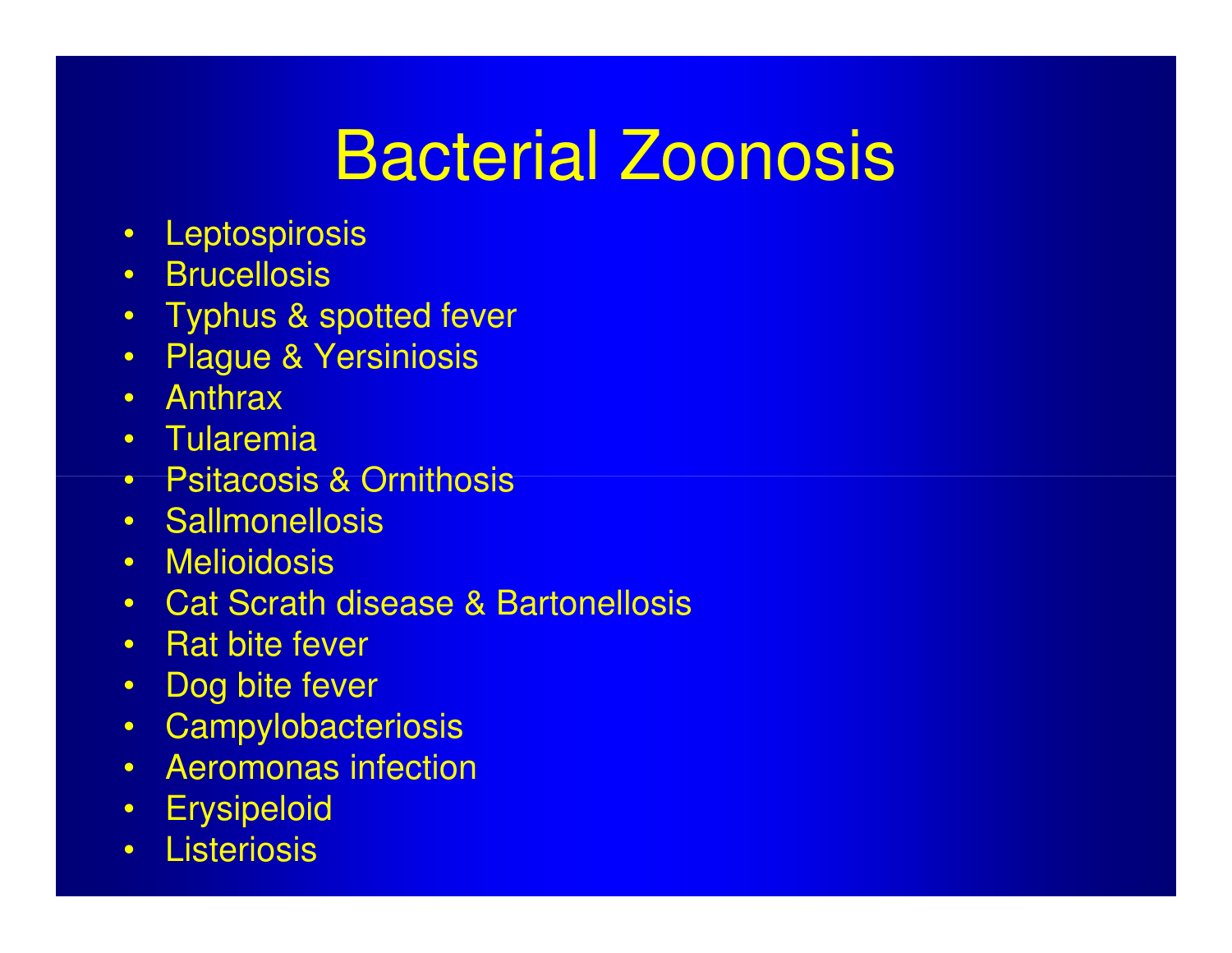# Routes of Transmission

- $\bullet$ Oral: food/ drink ( infected, contamination)
- $\bullet$  Skin & mucosal invasion: contact (direct/indirect) bite (infected animal/vector)wound contamination
- $\bullet$  Respiratory : aerosol, contaminated objects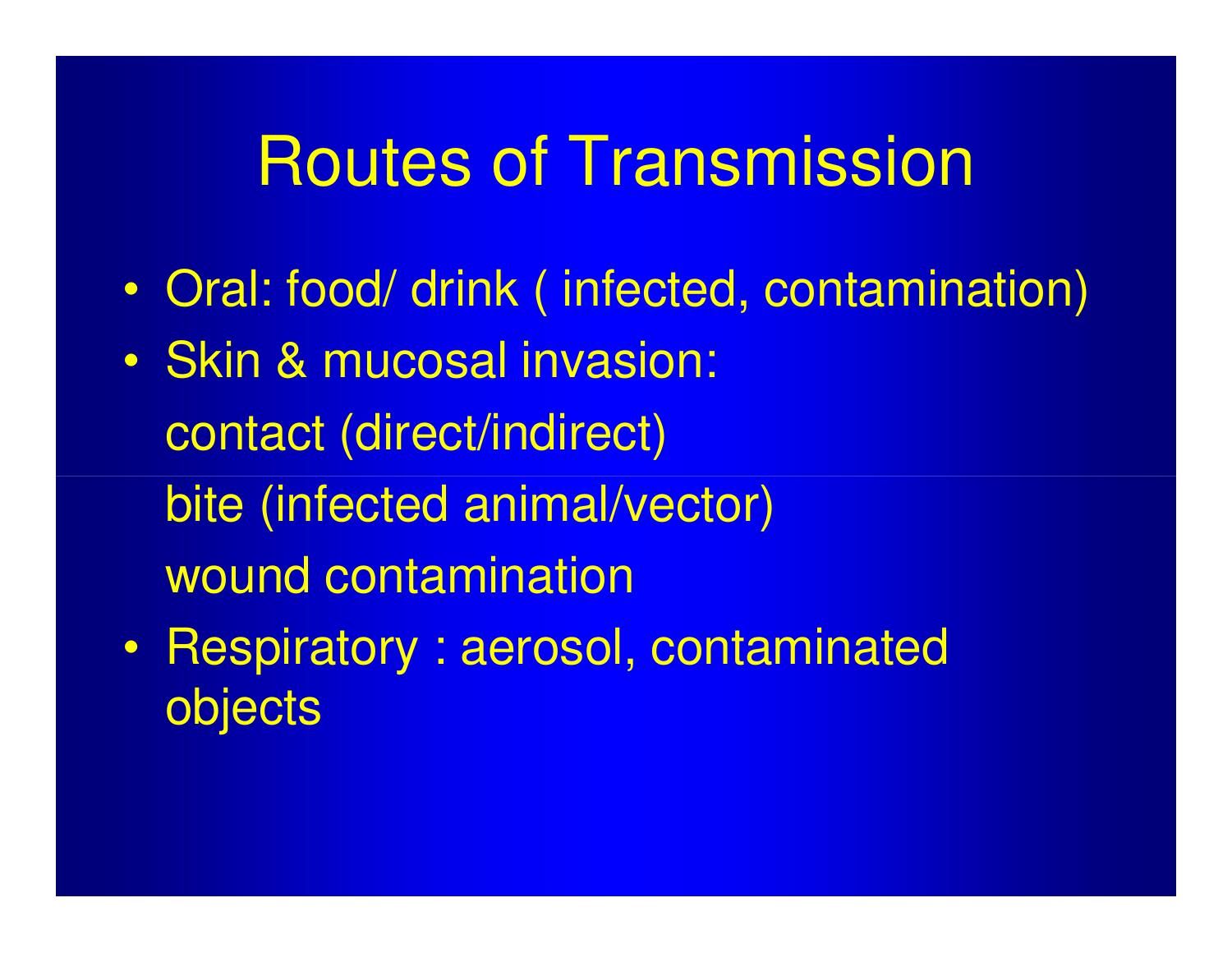# Animal

#### • Domestic:

Pets: dog, cat, bird. Fish, turtle, lizard, snakeCattles: meat& meat suppliers, wool & hide productPest: Rat, mouse, lizard

#### • Wild

Relate to human activities/accident/environment:hunting, tracking, farming, eating habbit, invading wild environyment, mining, occupation, recreation.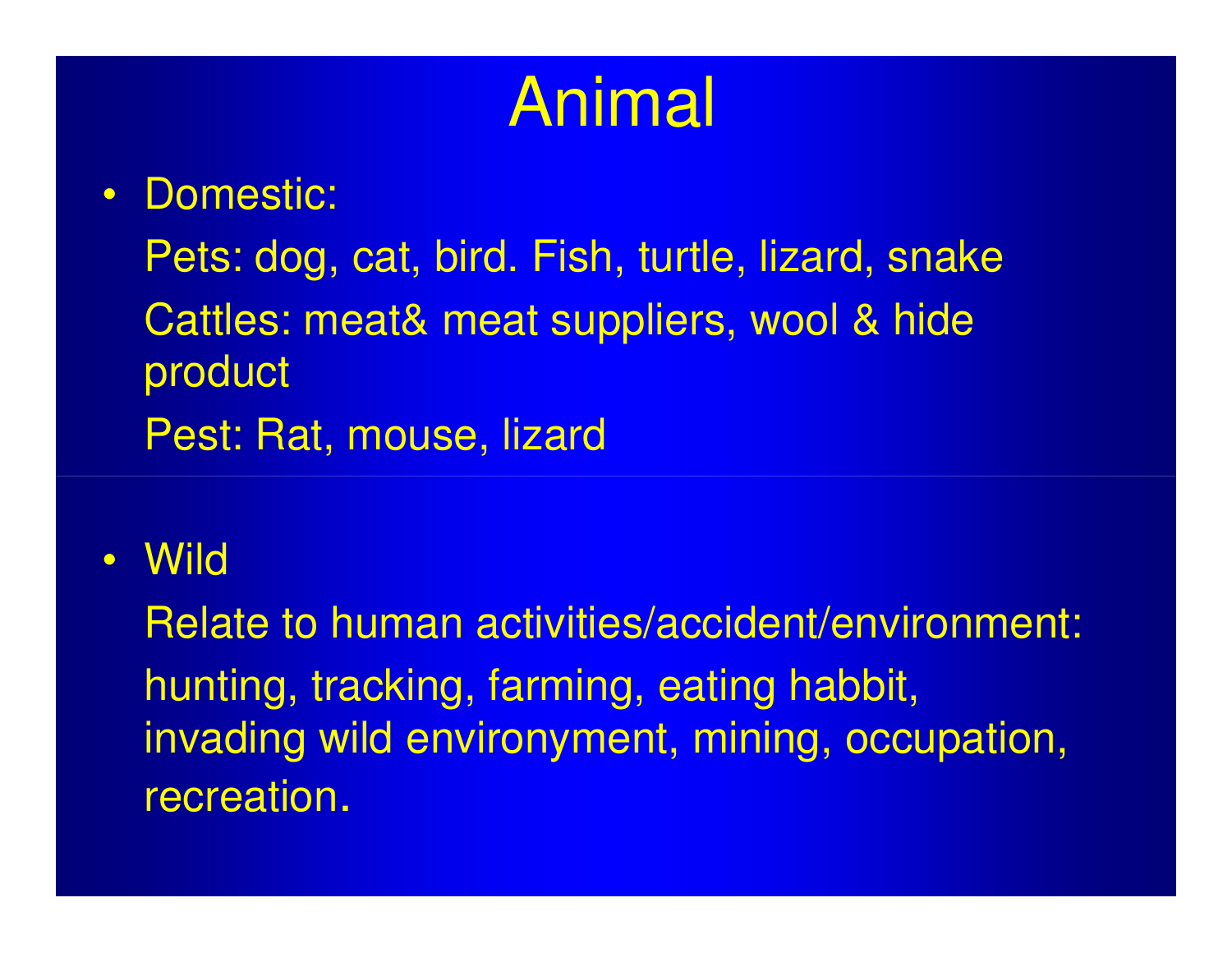# Bacterial infection

 $\bullet$ Aerobic gram positive Rods

anthraxis)

Spore forming : Anthrax (Bacillus

-Non spore forming : Erysipeloid (Erysipelothrix rhusiopathuae)Listeriosis ( Listeria monocytogenes)Mycobacterial infection (M. bovis, M. chelonei)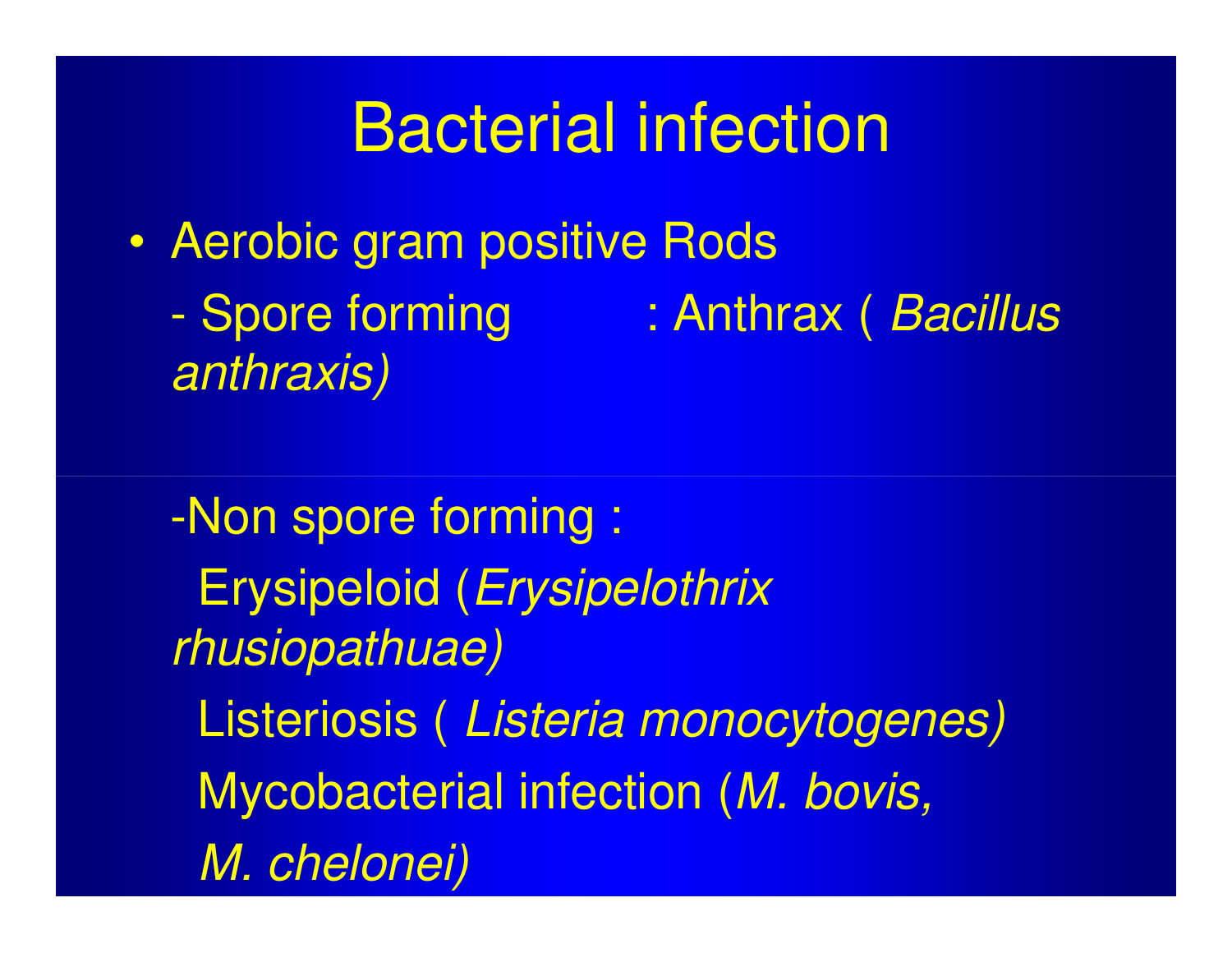# Anthrax

- $\bullet$ Agents: Bacillus anthraxis
- $\bullet$ Animal: Cattles, other herbivores
- $\bullet$ Vector (inanimate): dust, food, wool, hide, bone, dung
- $\bullet$ Route: respiratory: pulmonary anthrax

oral : intestinal anthraxskin (direct contact): cutaneus anthrax

- $\bullet$  Occupation: (farmer, veterinarian, abattoir worker, butcher, industry workers (wool-sortes'disease)
- $\bullet$ Biological Warfare Weapon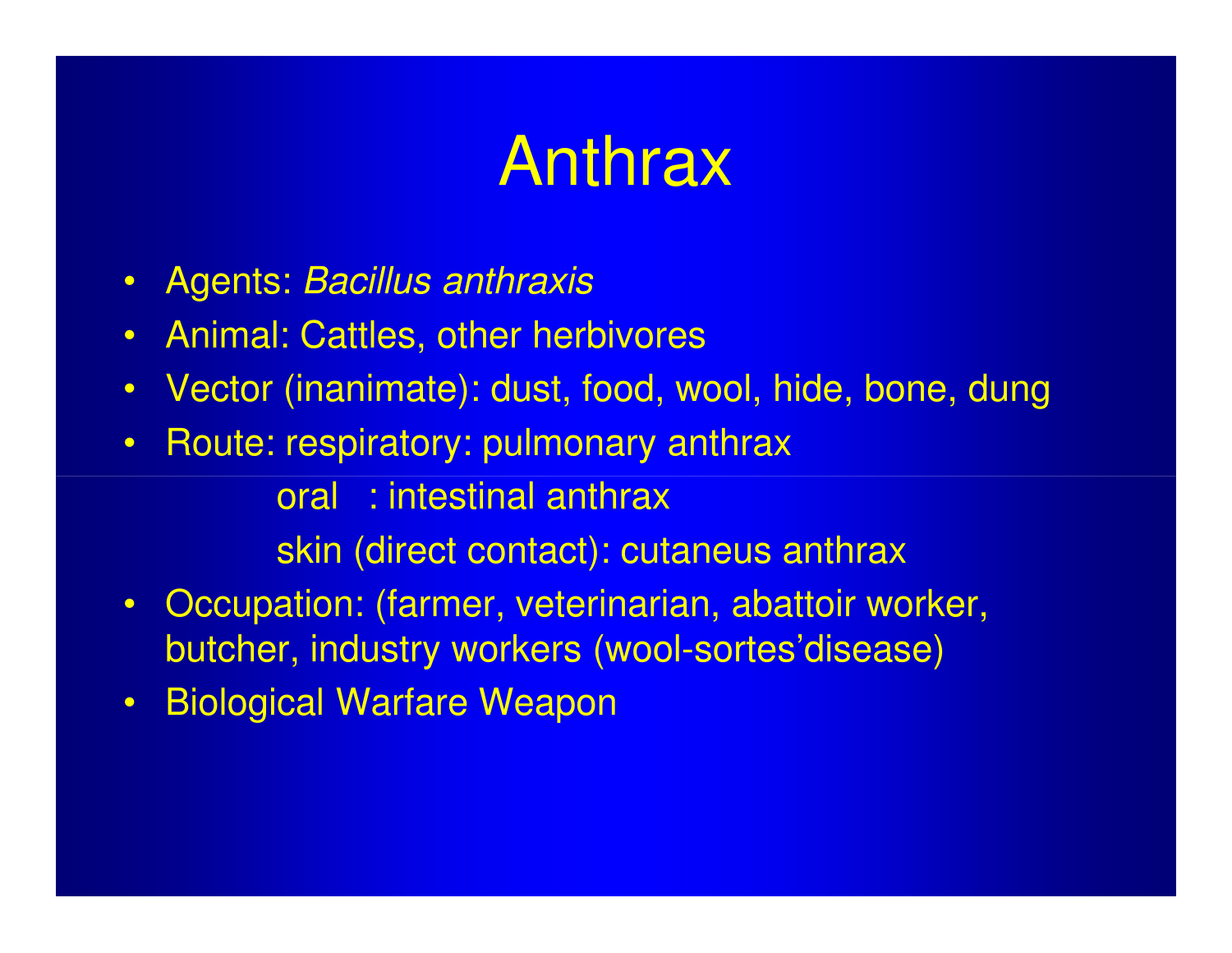#### Bacillus anthraxis

- Aerobic gram positive
- Spore forming bacilli
- •Encapsulated (in infected tissue/culture in blood)
- $\bullet$ Non-motile, non-haemolytic
- Toxigenic: protective Ag, Lethal factor,edema factor  $\bullet$
- •Genes code for toxin, capsule: plasmid
- Antibiotic: penicillin, gentamycin, cholramphenicol, ciprofloxacin, doxyciclin, streptomycin
- Desinfection: formalin, hypochlorite in 50% alcohol
- Ascoli Test: detect antigen of *B. anthracis* in animal **products**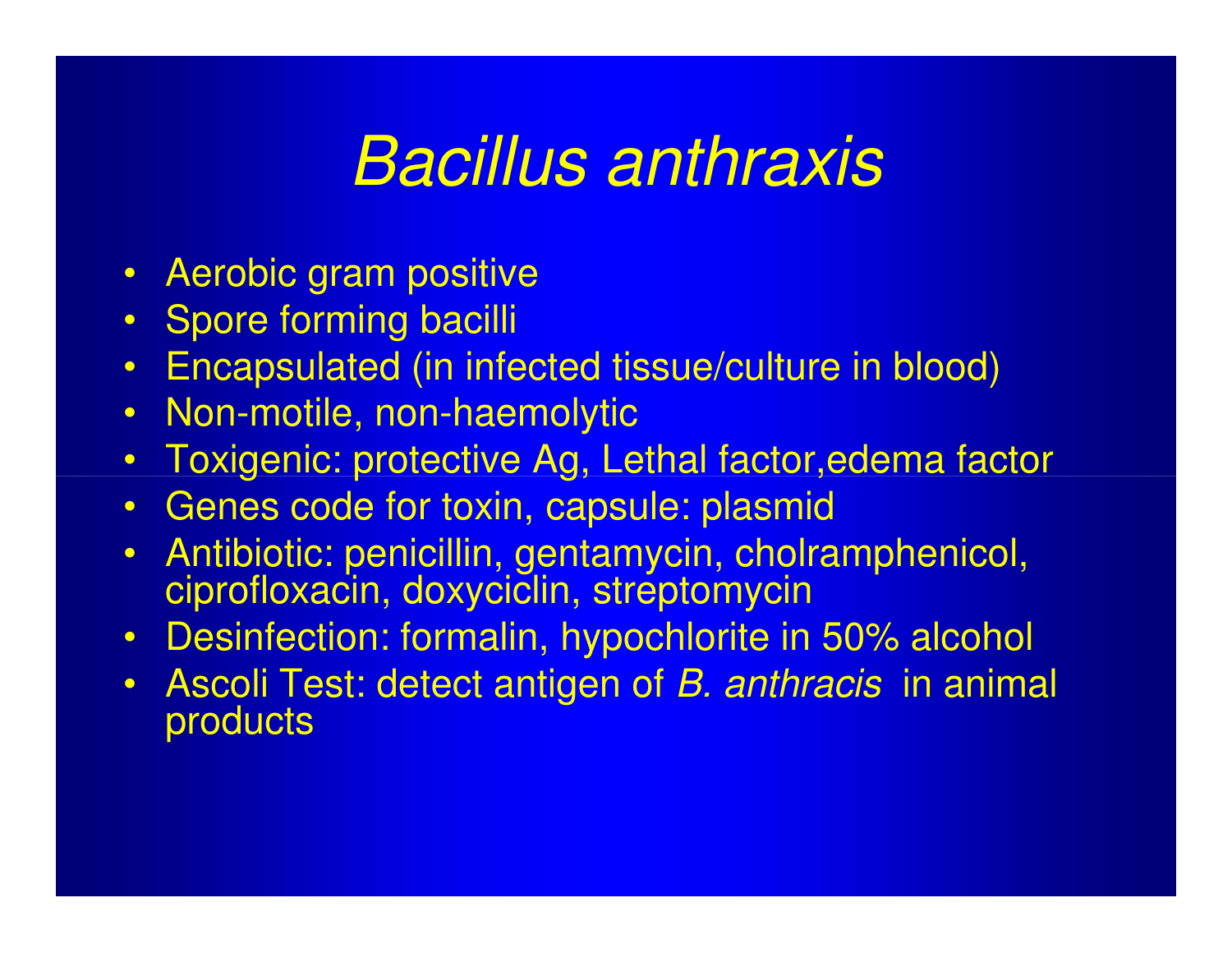# **Erysipeloid**

- $\bullet$ Erysipelothrix rhusiopathuae
- $\bullet$ Animal: swine, turkey, duck, sheep, fish
- $\bullet$ Vector: contaminated water, soil
- $\bullet$ • Route: skin (direct contact)/injury
- $\bullet$  Occupation: veterinarian, abattoir worker, butcher, fish handler, food handler, farmer
- $\bullet$  Vancomycin resistant (use betalactam, quinolone, clindamycin)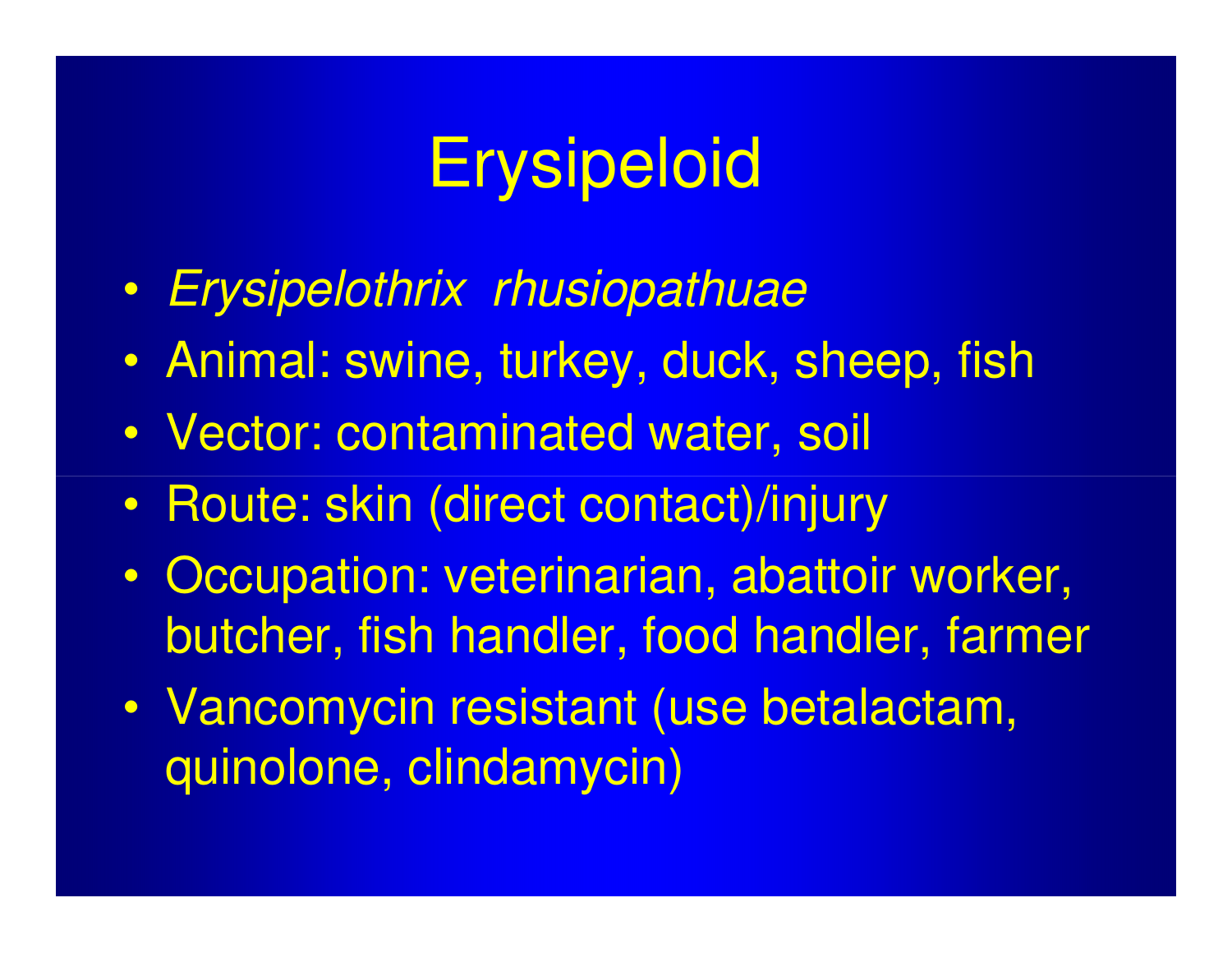#### **Listeriosis**

- $\bullet$ Listeria monocytogenes
- $\bullet$ Animal: cattle, mice
- $\bullet$ Vector: food, milk
- $\bullet$ Perinatal inf, pregnacy, opportunistic
- $\bullet$ Intracellular bacteria
- $\bullet$ Culture cold enrichment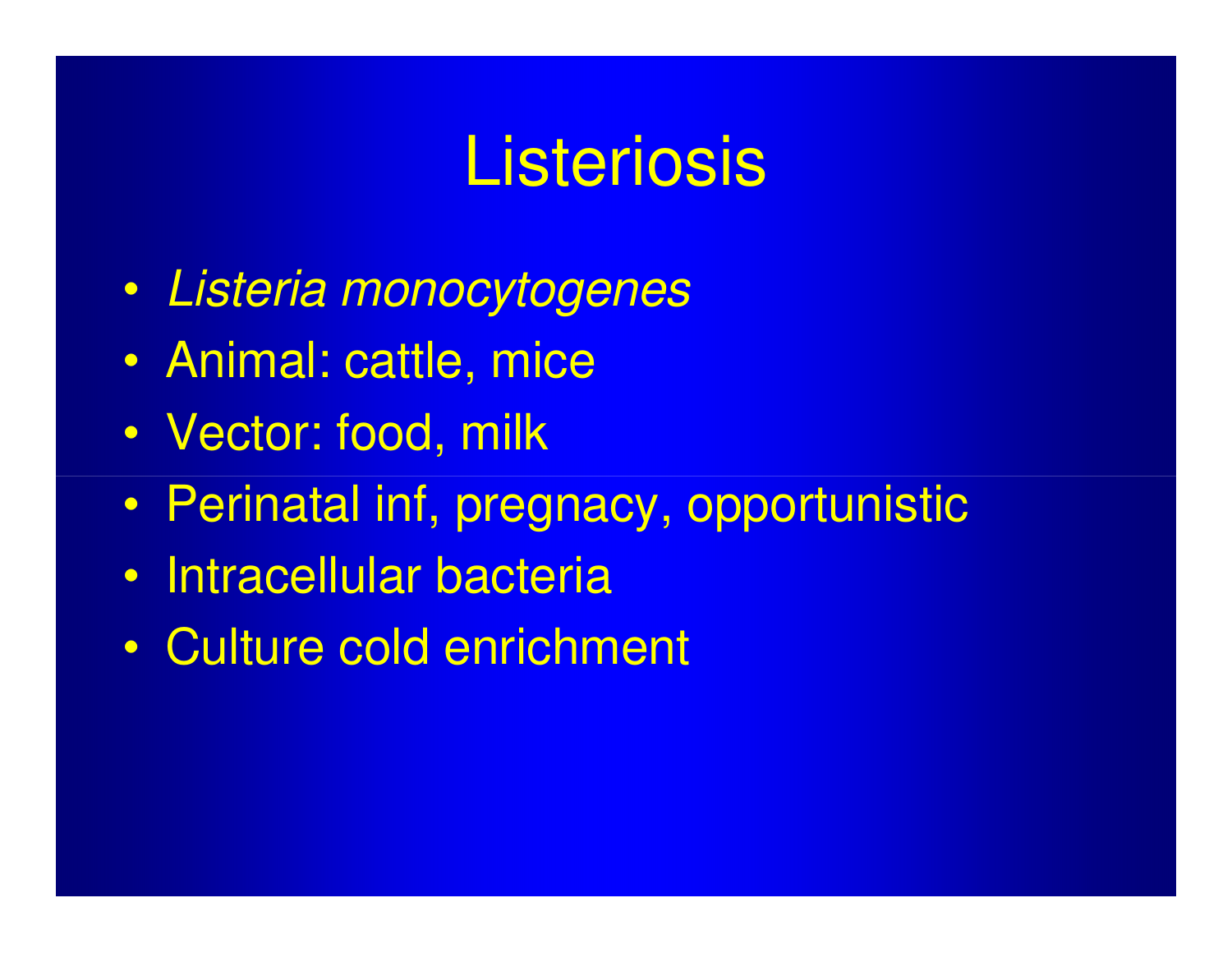# Mycobacterial Infections

- • Agent: Mycobacterium bovis, Mycobacterium avium
- Animal: cattle, dog, cat, parrot, poultry, swine
- •Vector: milk, droplet nuclei
- • Route: respiratory: pulmonary tuberculosis, lymphadenitis, diseminated infection

oral: GI infection, Chron disease

 $\bullet$  Population at risk: AIDS, Immunocompromised host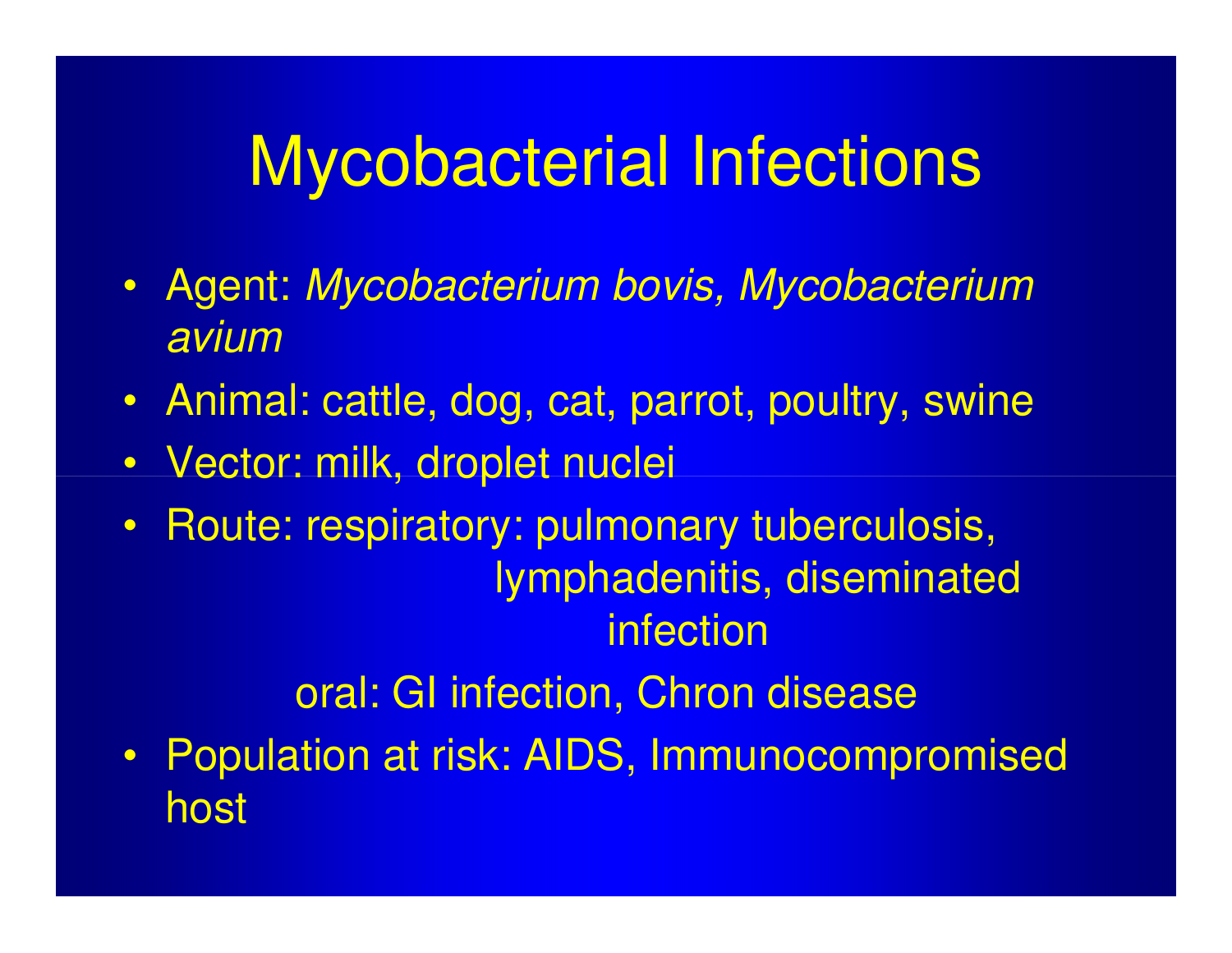#### Mycobacterium bovis

- $\bullet$ Mycobacterium tuberculosis complex
- $\bullet$ Attenuated M. bovis is used as BCG
- $\bullet$ Tuberculosis like disease
- $\bullet$ • Bovine tuberculosis
- $\bullet$ Niacin & Nitrate Test: negative
- $\bullet$ Susceptibe to antituberculosis drugs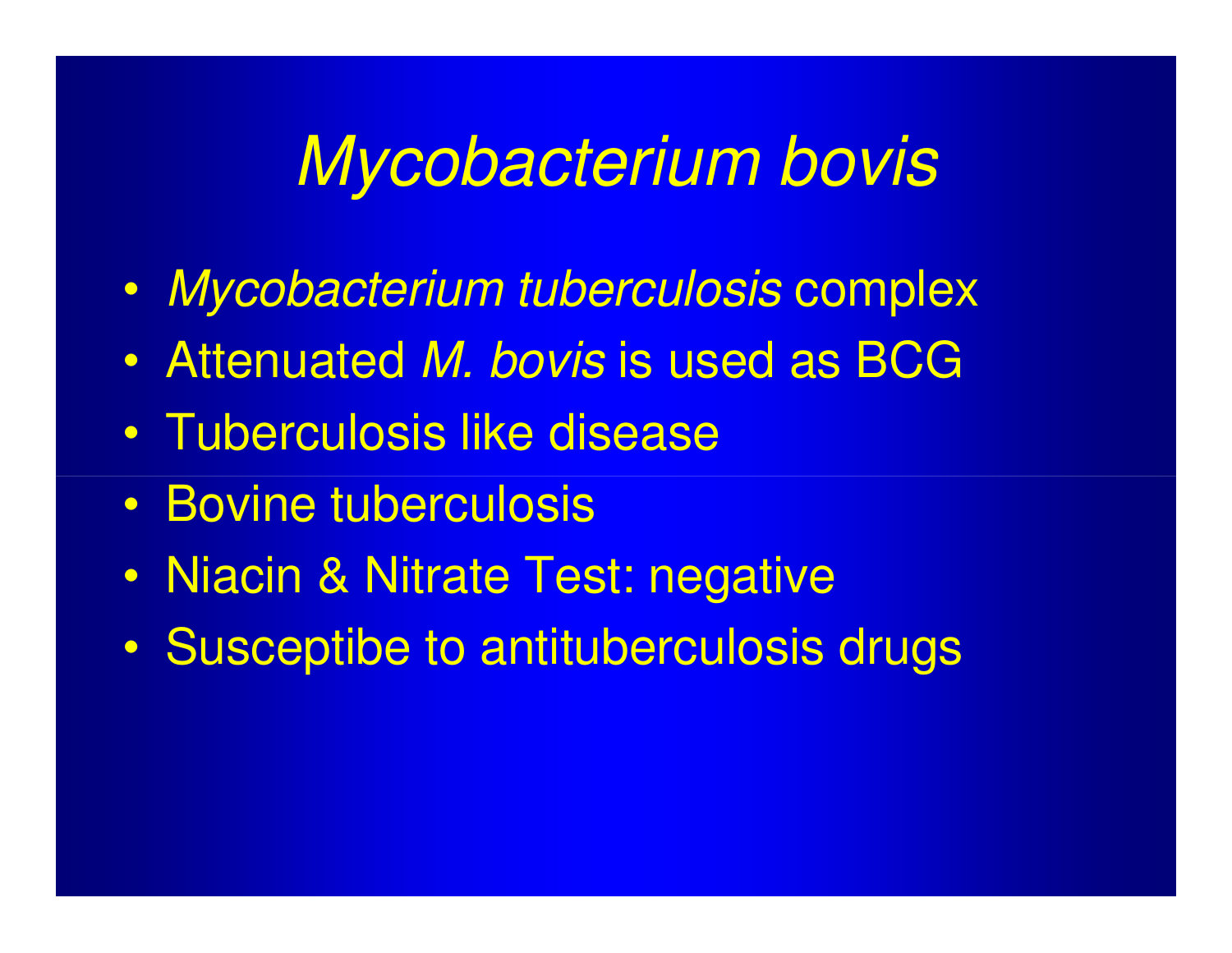#### Mycobacterium avium

- $\bullet$ MAC (Mycobacterium avium complex)
- $\bullet$ Bacillus, scotochromogen
- $\bullet$ Important disease in poultry and swine
- $\bullet$ The most common NTM infection in man
- $\bullet$ Lymphadenitis in children
- $\bullet$ Pulmonary disease
- $\bullet$ Disseminated in AIDS
- $\bullet$  Resistant to Antituberculosis ( use Clarythromycin + Erythromycin)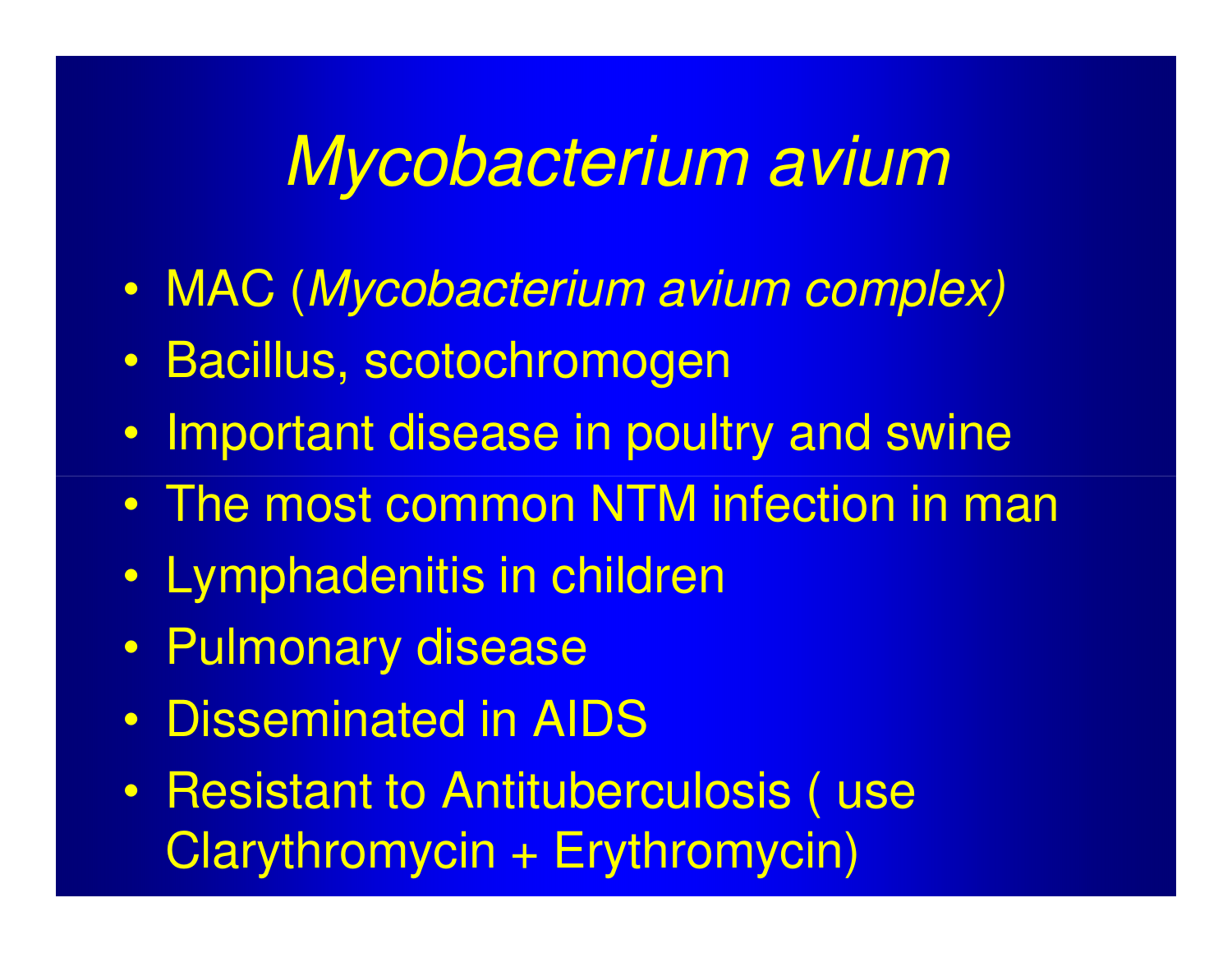#### Bacterial infection

Gram negative rods:1. ENTEROBACTERIACEAEPlaque & Yersiniosis:*Yersinia pestis &*Other Yersinia -Salmonellosis : non typhoidal Samonella-Diarrhea/ Food poisoning : ETEC, EHEC

#### 2. Non fermenter: **Melioidosis :** Burkholderia pseudomalleiGlander's Disease: Burkholderia mallei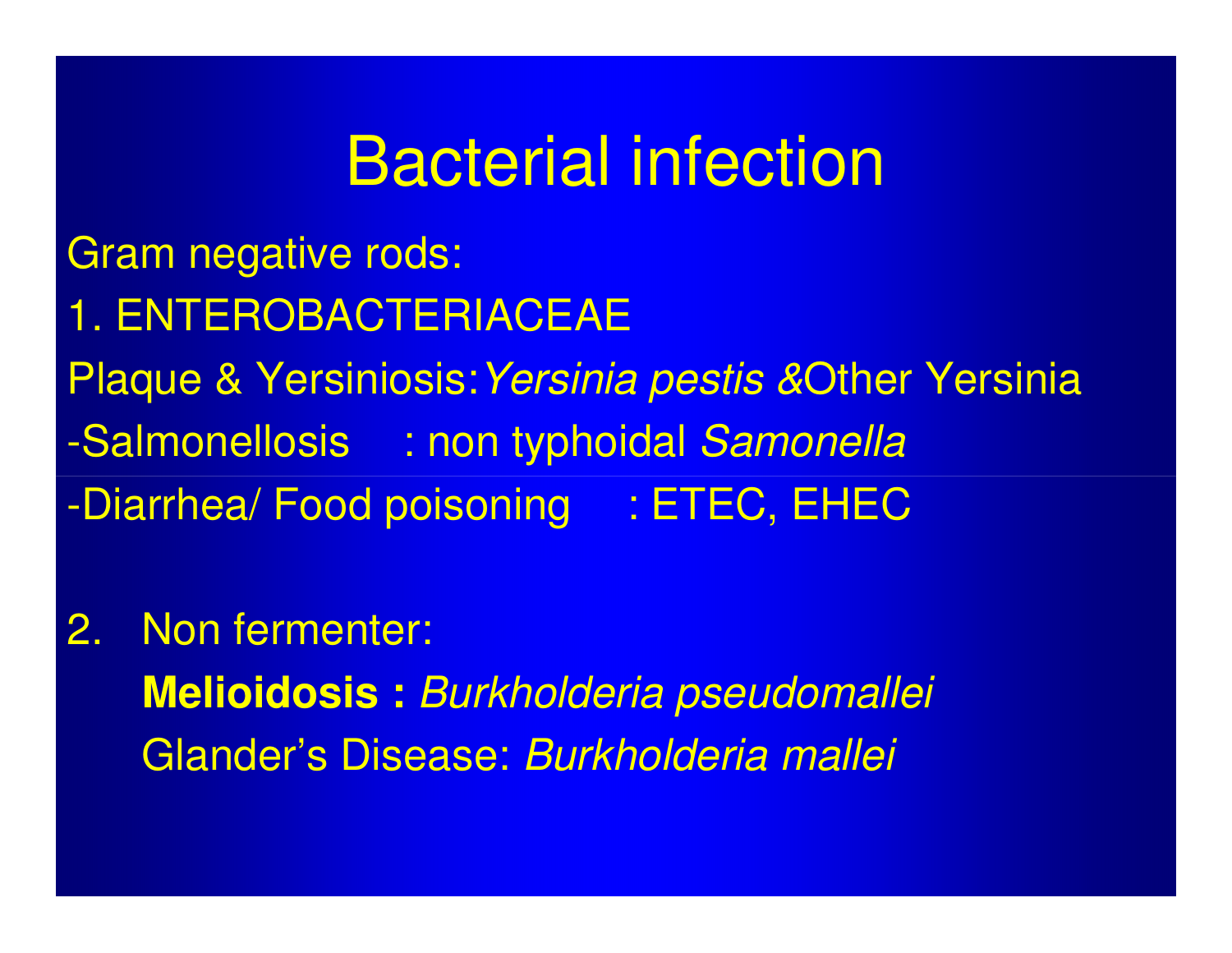# Other gram negative rods

 $\bullet$  Fastidious: BrucellosisBrucella abortus (Cattle)B. mellitensis (Goat) B. suis (pig)B. canis (dog)

#### Tularemia

Francisella tularensis

- $\bullet$ Dog/cat bite wound inf: Pasteurella multocida
- $\bullet$  Fresh-water bacteria: Aeromonas hydrophhila, A. sobriae

Fish Haermorrhagic Disease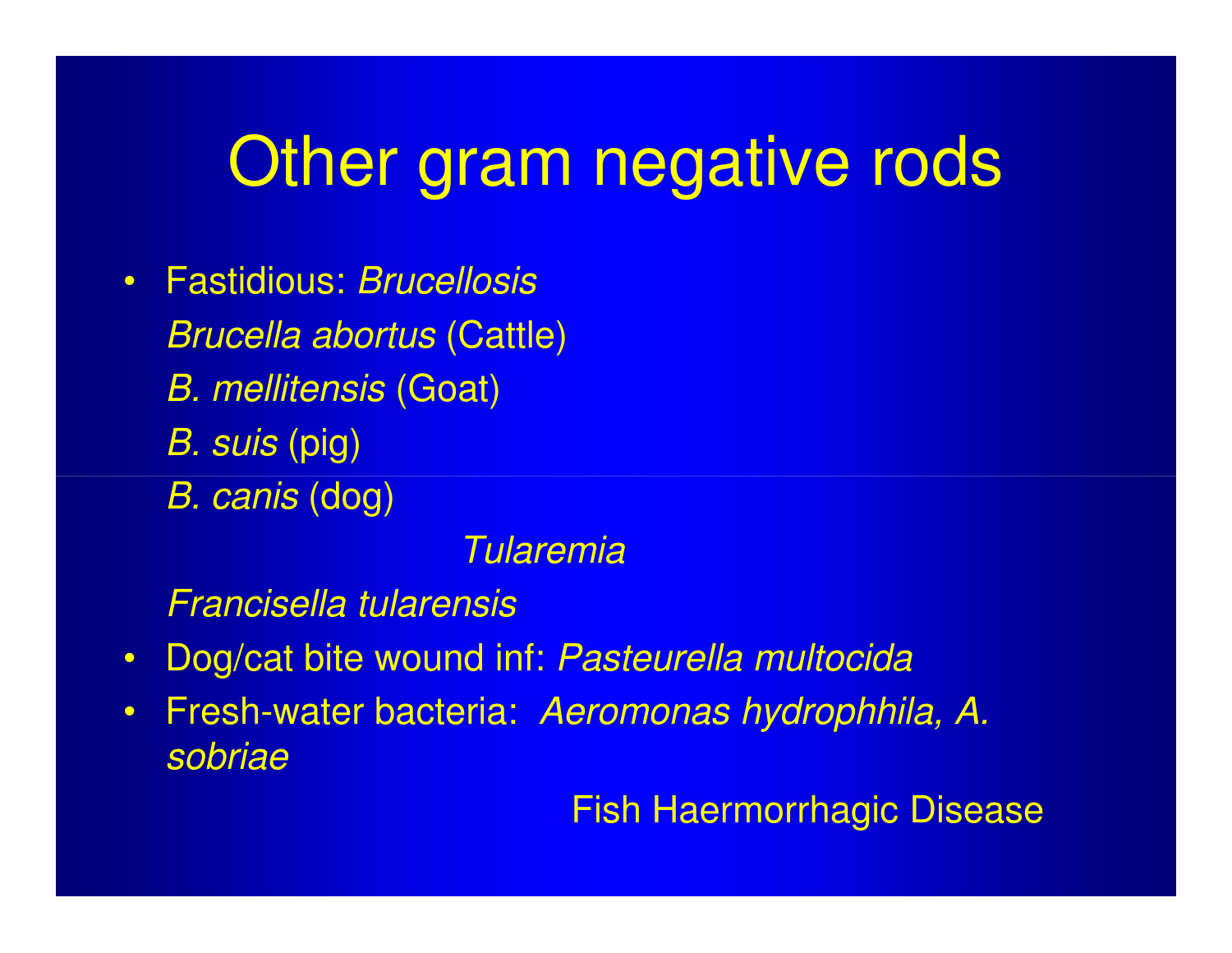# Plague

- Agent: *Yersinia pestis*
- Animal : domestic: rat or wild animal
- Vector: rat, flea/aerosol
- $\bullet$ Route: flea bite  $\longrightarrow$  lymph node  $\longrightarrow$  blood stream  $\longrightarrow$ respiratory
- Population at risk: endemic, ports, invading forest
- $\bullet$ Pathognomonic:bulbonic, septicemic, pneumonic plague
- $\bullet$ Diagnosis : smear stain: bacilli, gram negative
- $\bullet$ Virulent factors: V antigens, serum resist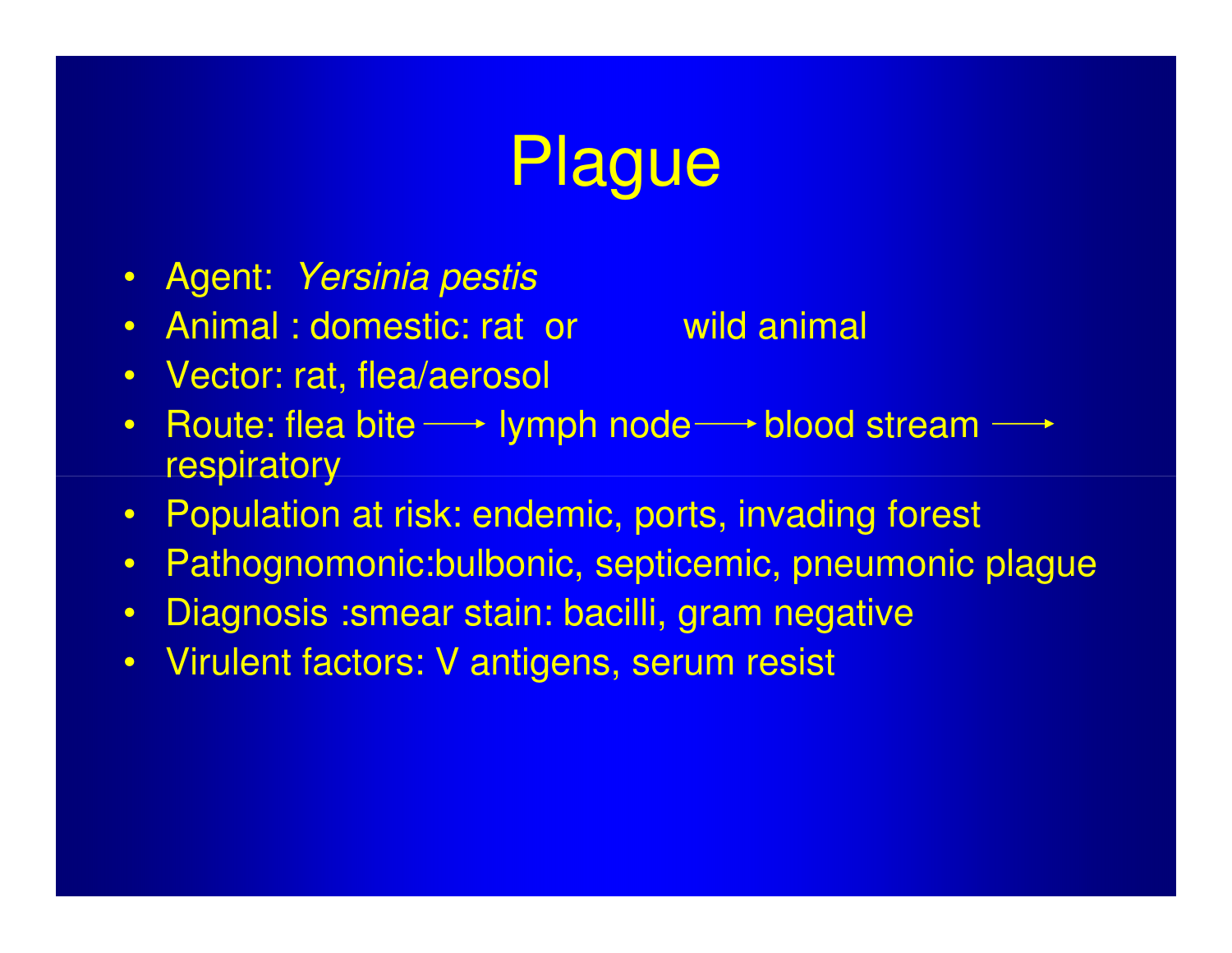# Yersiniosis

- $\bullet$ Agent:Yersinia enterocolitica, Y. pseuotuberculosis
- $\bullet$  Animal: dog, pig, and various domestic animal/wildanimal
- $\bullet$ Vector: food, milk
- $\bullet$ Route: oral (invade M cell at the Peyer Patch)
- $\bullet$ Population at Risk: children > adult
- $\bullet$  Pathognomonic: mesenteirc lymphadenitis, reactive polyarthritis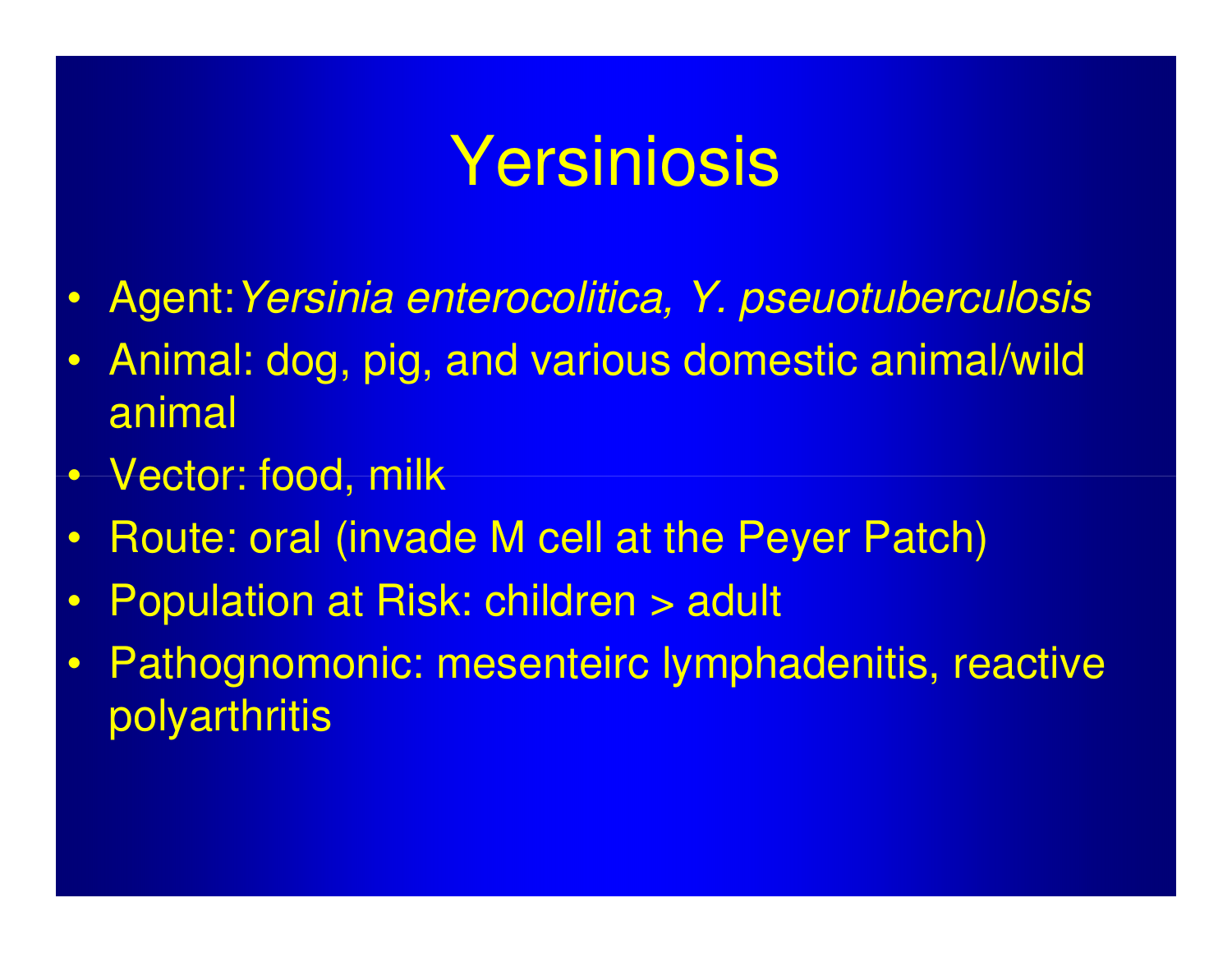# **Melioidois**

- $\bullet$ Agent: Burkholderia pseudomallei
- $\bullet$ Animal: farm animal, cattles
- $\bullet$ Vector : water/aerosol
- $\bullet$ • Route: skin/respiratory
- $\bullet$ Population at risk: endemis, farmers
- $\bullet$ Diagnosis: smear stain, gram negative
- $\bullet$ **Serorogy**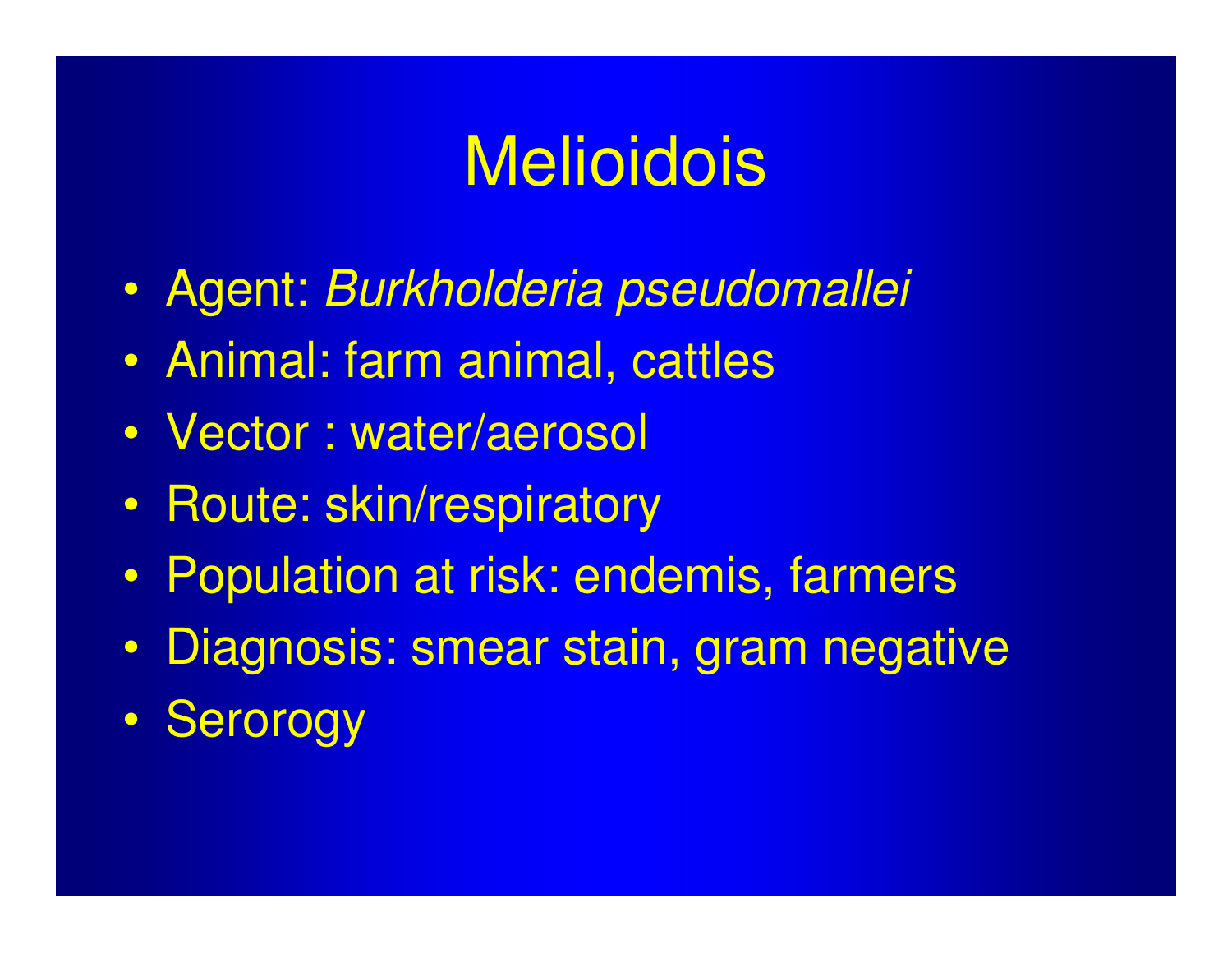#### Bacterial Infection

- $\bullet$  Spirochete& spiral Bacteria
	- -
	- Lyme disease
	- -- Rat-bite fever
	- -
- Leptospirosis : Leptopira interogans
	- : Borrelia burgdorferi
	- : Spirillum minor
- Campylobacter : Campyloacter jejuni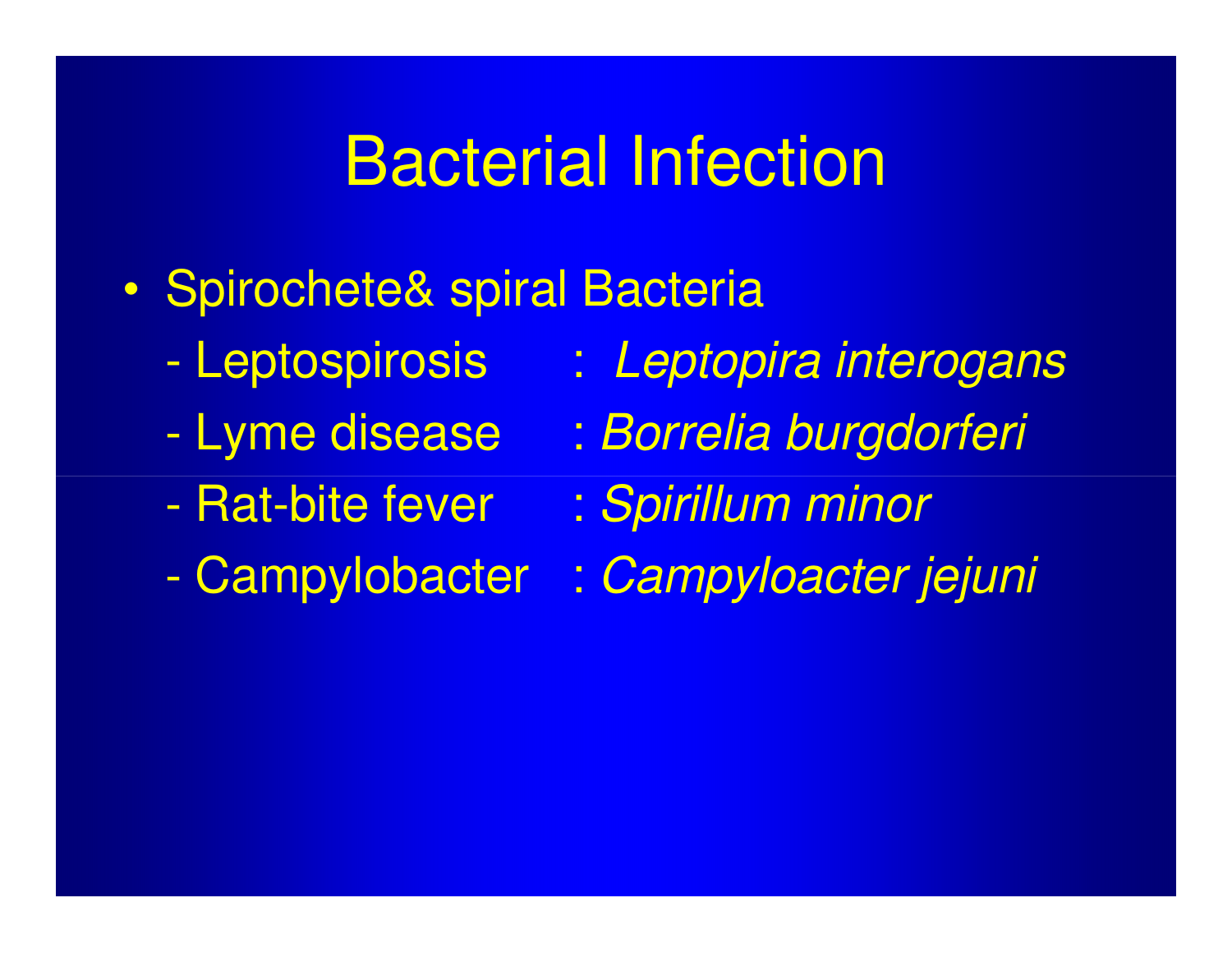# **Leptospirosis**

- $\bullet$ Agent: Leptospira interrogans
- $\bullet$ Animal: mammal: wild, domestic, pet, pest
- $\bullet$ Vector: urine: environment, water,plant
- $\bullet$ • Route: contact: abraded skin, mucous membrane
- $\bullet$  Population at risk: activities relate to animal,water, farm
- I IISANACIC' ASKAI Diagnosis: dark-field microscope, silver stain, serology, culture,serology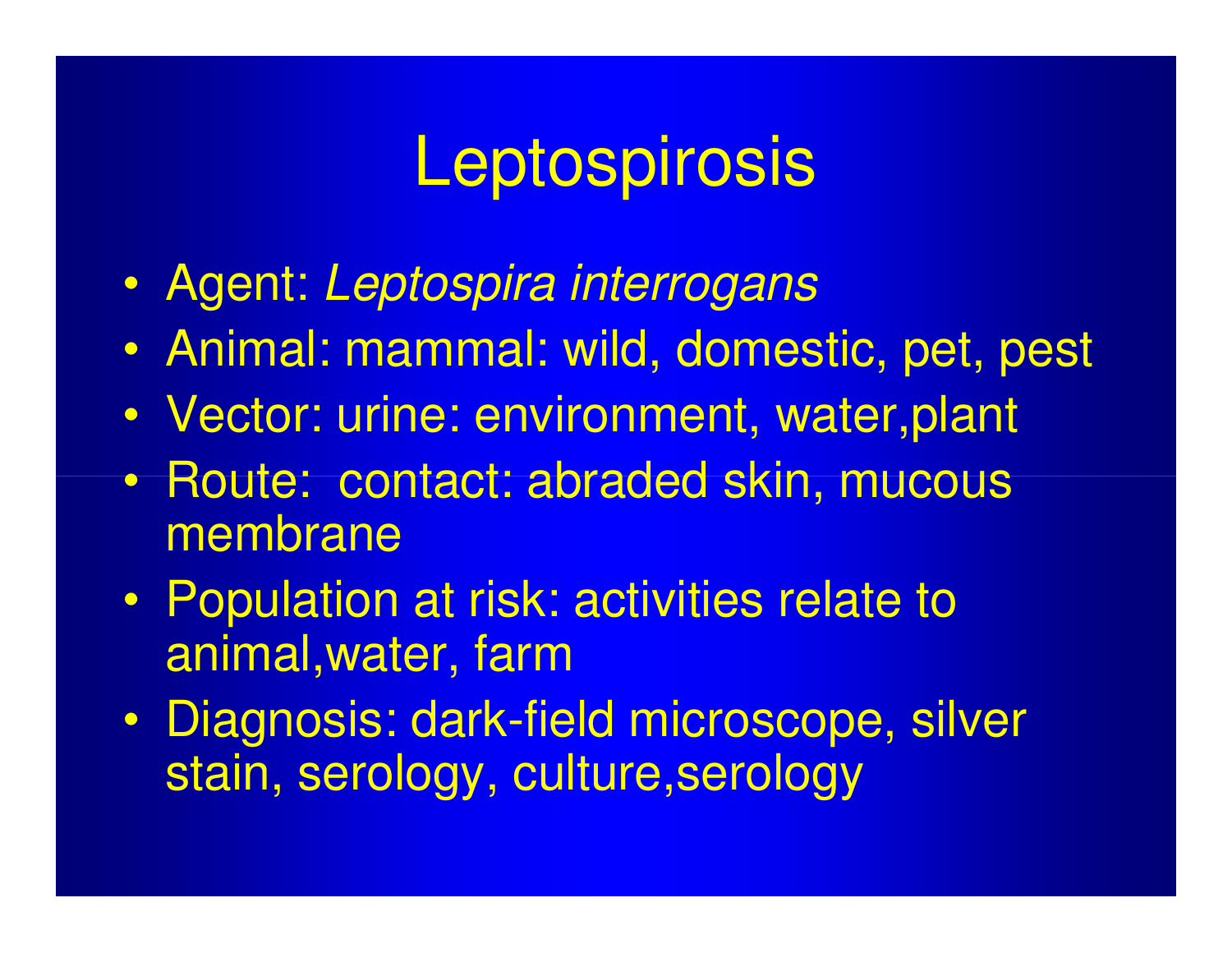# Lyme disease

- Borrelia burgorferi
- Animal: deer, mice (dog, human)
- $\bullet$ Vector: Ixodes tick
- Pathognomonic:
	- 1. Erythema migrans (80%)
	- 2. Flu like, Neuro, Heart damage
	- 3. chronic arthritis, CNS
- Diagnosis: Clindamycin, serology, PCR•
- Th: Doxyciclin, Amoxycillin, Erythomycin $\bullet$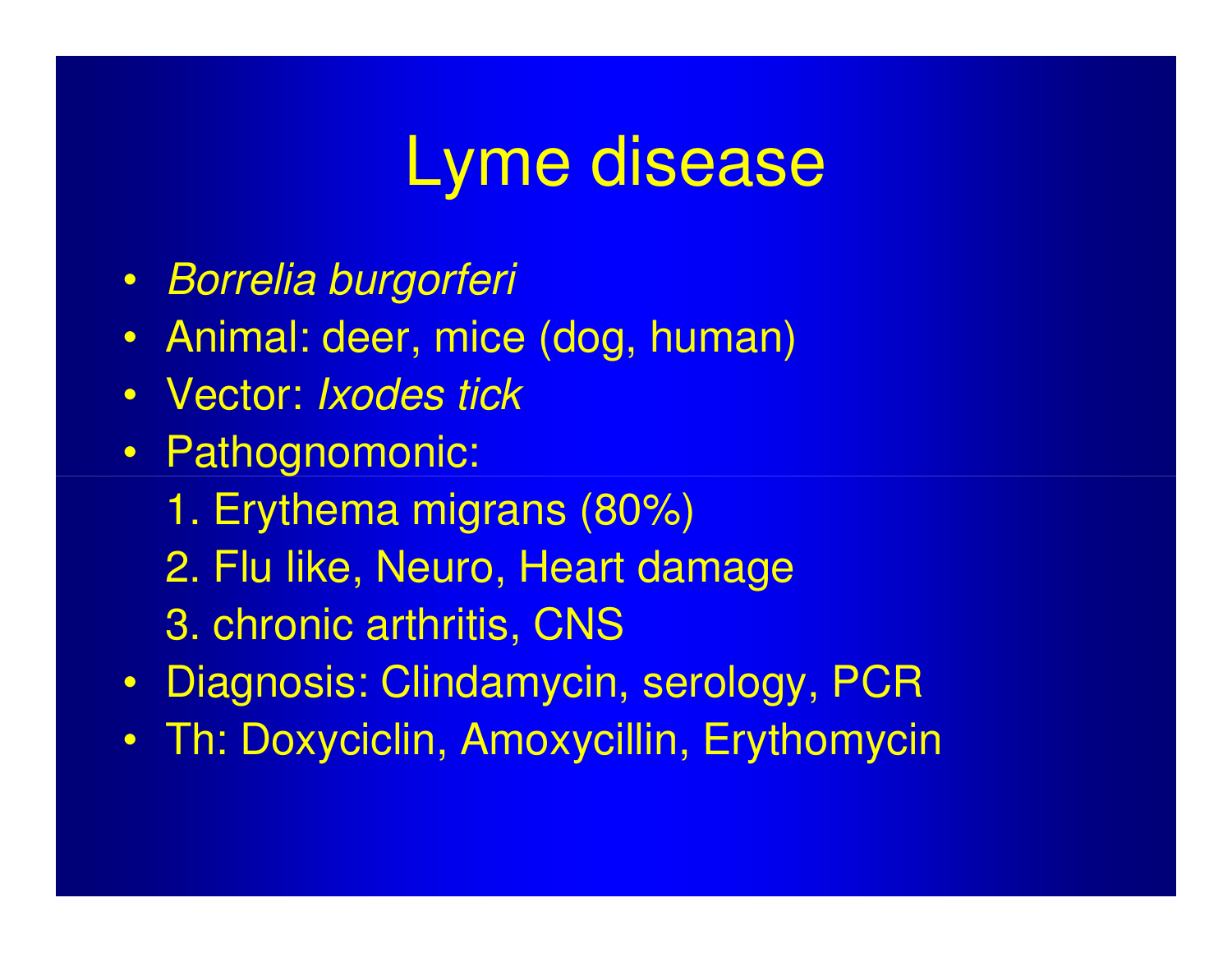#### Bacterial Infection

- $\bullet$ Rickettsial Infections
- -Scrub typhus: Rickettsia tsutsugamushi
- -Murine typus : Rickettsia tyhi
- -Q fever : Coxiella burnetti
- -Spotted fever: Rickettsia rickettsii
- -Rickettsial pox: Ricketsia akari
- -Cat scratch disease: Bartonella henselae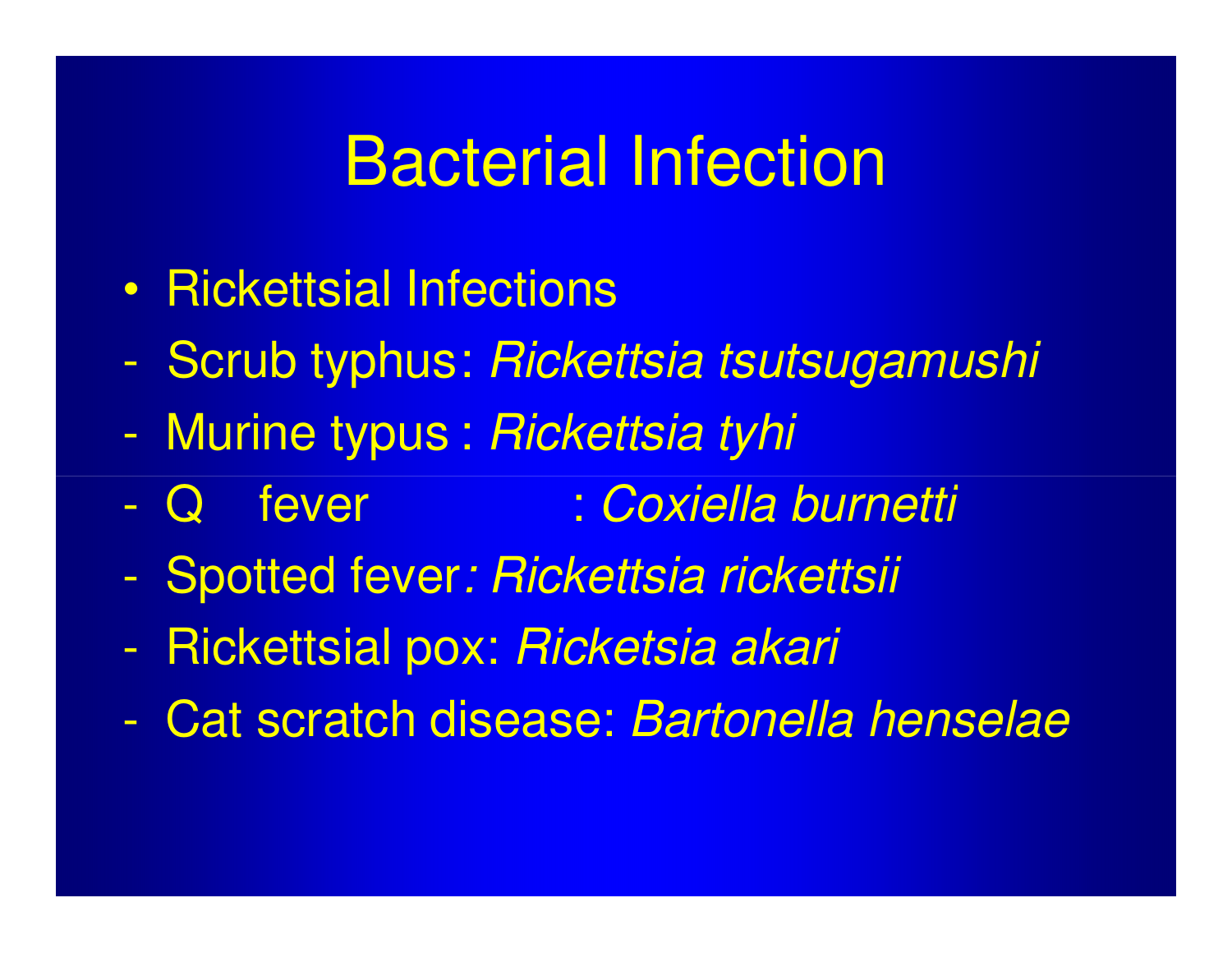# Bacterial infection

- $\bullet$  Chlamydial infection
	- Psittacosis & ornithosis: Chlamydia psittacosi (from birds by aerosol transmisson)
	- **-**- Pneumonia & atheroclerosis: *C. pneumonia*
	- - Life cycle: intracellular development Lab diagnostic:
	- -Culture: Mc Coy cell
	- **-**Serology.